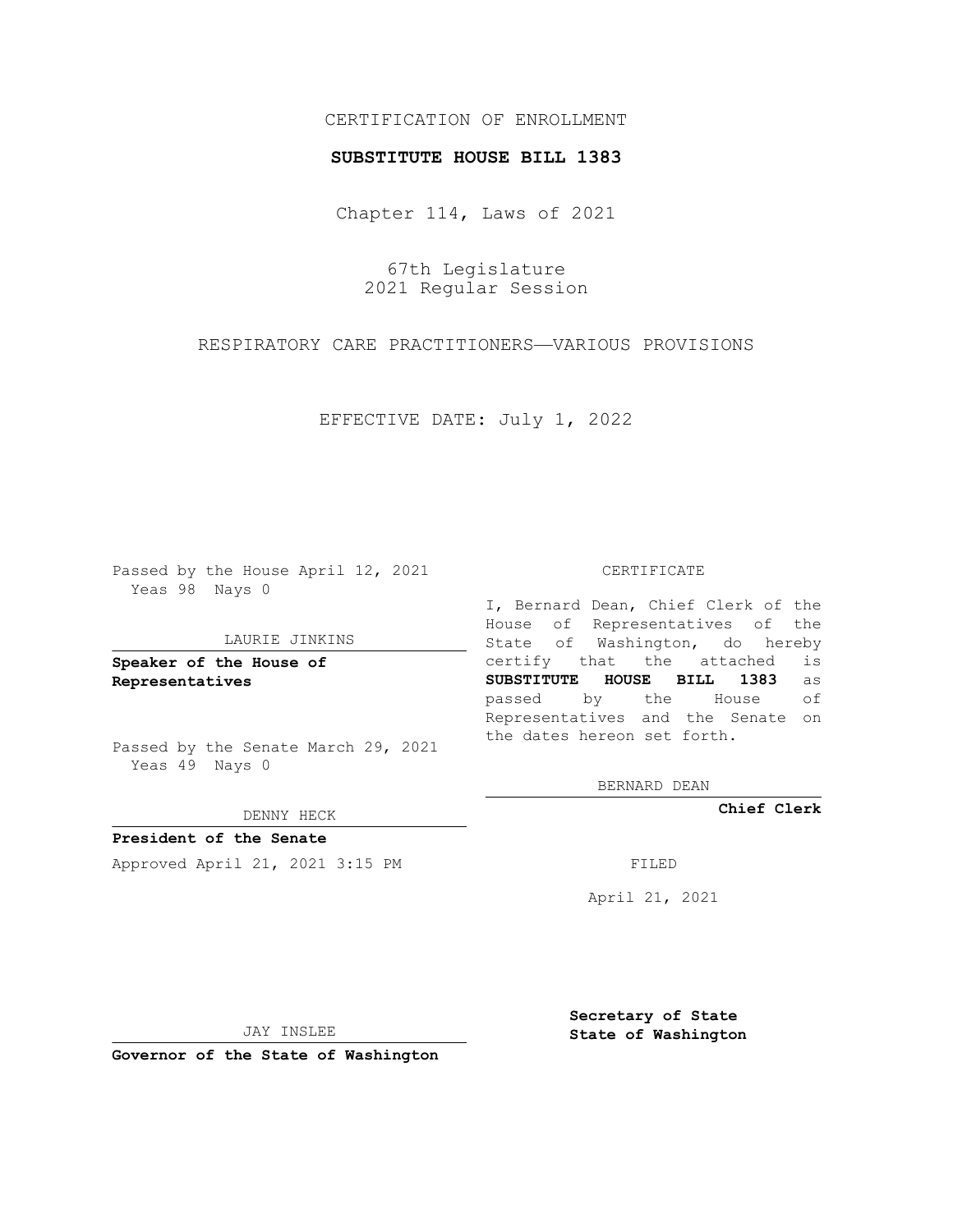## **SUBSTITUTE HOUSE BILL 1383**

AS AMENDED BY THE SENATE

Passed Legislature - 2021 Regular Session

# **State of Washington 67th Legislature 2021 Regular Session**

**By** House Health Care & Wellness (originally sponsored by Representatives Taylor, Stonier, Dolan, J. Johnson, Leavitt, Simmons, Berry, Fitzgibbon, Sells, Ryu, Berg, Ormsby, Macri, and Morgan)

READ FIRST TIME 02/15/21.

1 AN ACT Relating to respiratory care practitioners; amending RCW 2 18.89.010, 18.89.020, 18.89.040, 18.89.050, and 18.89.090; and 3 providing an effective date.

4 BE IT ENACTED BY THE LEGISLATURE OF THE STATE OF WASHINGTON:

5 **Sec. 1.** RCW 18.89.010 and 1997 c 334 s 1 are each amended to read as follows:6

 The legislature finds that in order to safeguard life, health, and to promote public welfare, a person practicing or offering to practice respiratory care as a respiratory care practitioner in this state shall be required to submit evidence that he or she is qualified to practice, and shall be licensed as provided. The settings for these services may include, health facilities licensed in this state, clinics, home care, home health agencies, physicians' 14 offices, ((and)) public or community health services, and services provided through telemedicine to patients in these settings. Nothing in this chapter shall be construed to require that individual or group policies or contracts of an insurance carrier, health care service contractor, or health maintenance organization provide benefits or coverage for services and supplies provided by a person 20 certified under this chapter.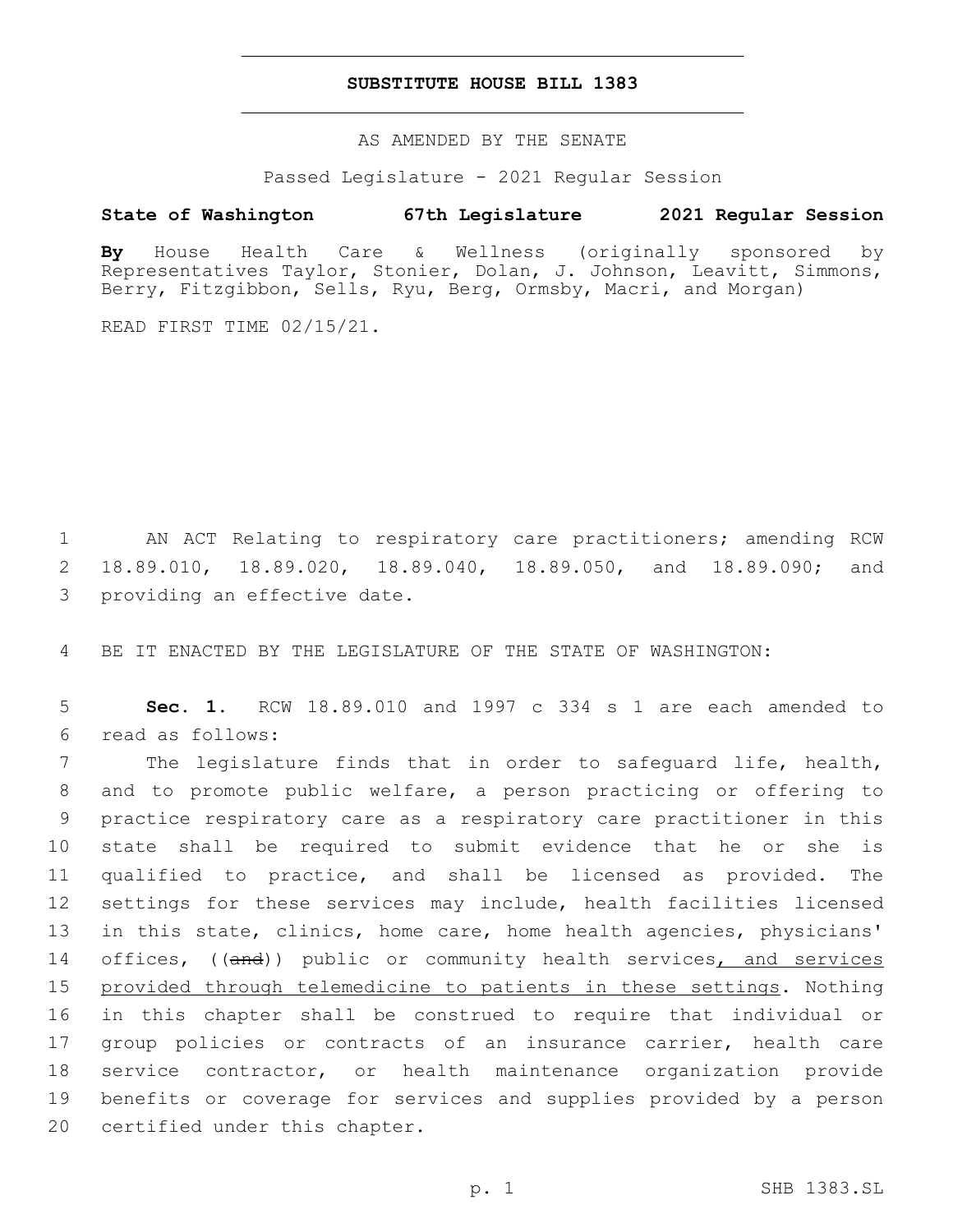1 **Sec. 2.** RCW 18.89.020 and 2020 c 80 s 20 are each amended to 2 read as follows:

3 Unless the context clearly requires otherwise, the definitions in 4 this section apply throughout this chapter.

5 (1) "Department" means the department of health.

 (2) "Direct supervision" means a health care practitioner is continuously on-site and physically present in the treatment operatory while the procedures are performed by the respiratory care practitioner.

10 (3) "Health care practitioner" means:

11 (a) A physician licensed under chapter 18.71 RCW;

12 (b) An osteopathic physician or surgeon licensed under chapter 13 18.57 RCW; or

14 (c) Acting within the scope of their respective licensure, a 15 podiatric physician and surgeon licensed under chapter 18.22 RCW, an 16 advanced registered nurse practitioner licensed under chapter 18.79 17 RCW, a naturopath licensed under chapter 18.36A RCW, or a physician 18 assistant licensed under chapter 18.71A RCW.

19 (((3)) (4) "Respiratory care practitioner" means an individual 20 licensed under this chapter.

21 (((4))) (5) "Secretary" means the secretary of health or the 22 secretary's designee.

23 **Sec. 3.** RCW 18.89.040 and 2011 c 235 s 2 are each amended to 24 read as follows:

 (1) A respiratory care practitioner licensed under this chapter is employed in the treatment, management, diagnostic testing, 27 rehabilitation, disease prevention, and care of patients with deficiencies and abnormalities which affect the cardiopulmonary 29 system and associated aspects of other systems, and is under the direct written, verbal, or telephonic order and under the qualified medical direction of a health care practitioner. The practice of 32 respiratory care includes:

 (a) The use and administration of prescribed medical gases, exclusive of general anesthesia, including the administration of nitrous oxide for analgesia under the direct supervision of a health 36 care practitioner;

- 
- 37 (b) The use of air and oxygen administering apparatus;
- 38 (c) The use of humidification and aerosols;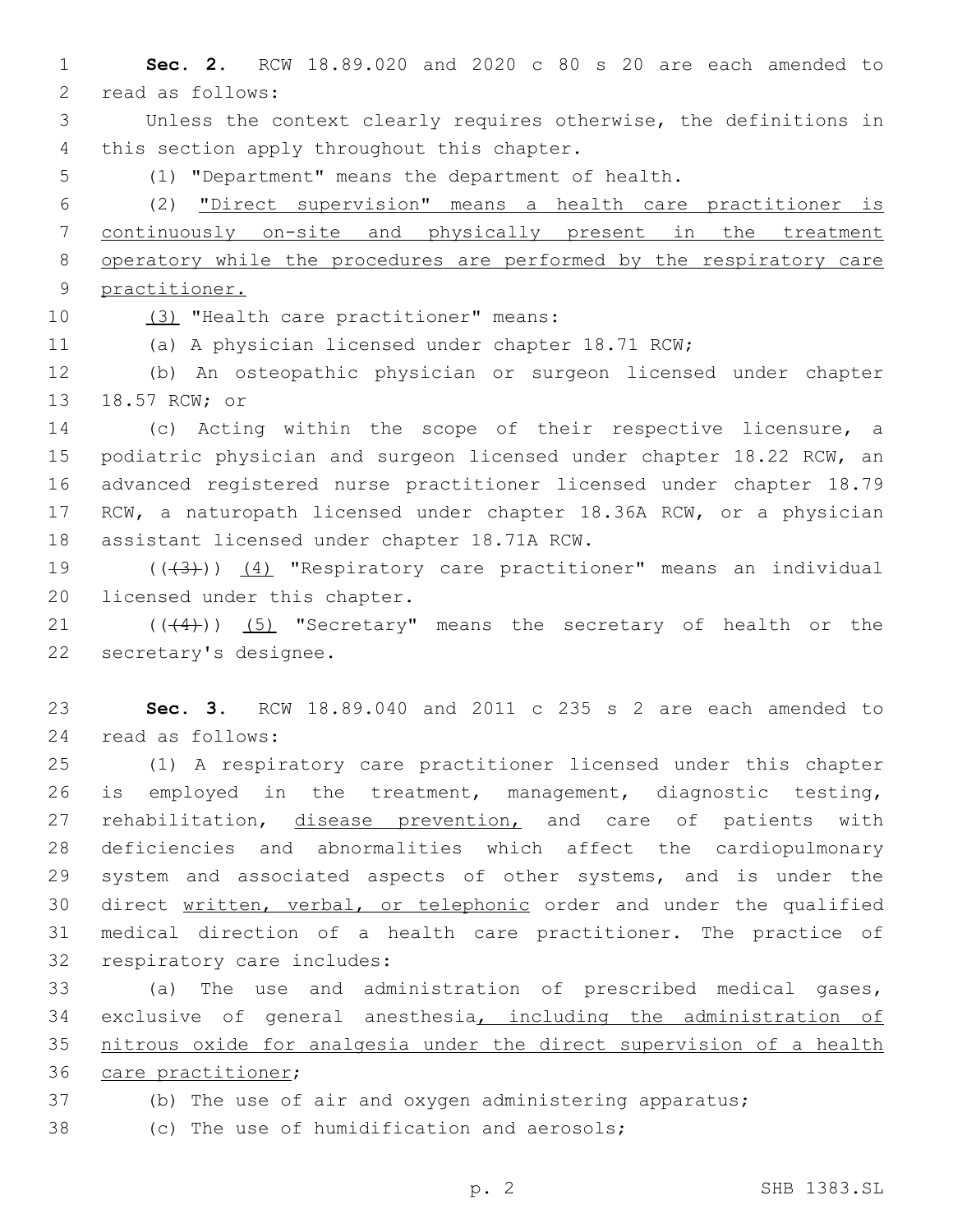(d) The administration, to the extent of training, as determined 2 by the secretary, of prescribed pharmacologic agents, including any 3 medications administered via a nebulizer, related to ((respiratory)) 4 cardiopulmonary care;

 (e) The use of mechanical ventilatory, hyperbaric, and physiological support;6

(f) Postural drainage, chest percussion, and vibration;

8 (g) Bronchopulmonary hygiene;

 (h) Cardiopulmonary resuscitation as it pertains to advanced 10 cardiac life support or pediatric advanced life support quidelines;

 (i) The maintenance of natural and artificial airways and insertion, without cutting tissues, of artificial airways, as 13 prescribed by a health care practitioner;

 (j) Diagnostic and monitoring techniques such as the collection 15 and measurement of cardiorespiratory specimens, volumes, pressures, 16 and flows;

 (k) The insertion of devices to draw, analyze, infuse, or monitor pressure in arterial, capillary, or venous blood as prescribed by a 19 health care practitioner; ((and))

 (l) Diagnostic monitoring of and therapeutic interventions for desaturation, ventilatory patterns, and related sleep abnormalities to aid the health care practitioner in diagnosis. This subsection does not prohibit any person from performing sleep monitoring tasks as set forth in this subsection under the supervision or direction of 25 a licensed health care provider;

 (m) Acting as an extracorporeal membrane oxygenation specialist 27 for the purposes of extracorporeal life support and extracorporeal membrane oxygenation in all critical areas, including the operating 29 room, only if a respiratory therapist has obtained specialized 30 education and training as determined by the secretary. Programs meeting the extracorporeal life support organization guidelines for training and continuing education of extracorporeal membrane oxygenation specialists shall be considered sufficient to meet the specialized education requirement. For the purposes of this subsection, extracorporeal membrane oxygenation specialist duties do 36 not include the conduct and management of cardiopulmonary bypass, the incorporation of venous reservoirs, or cardiotomy suction during extracorporeal membrane oxygenation therapy; and

 (n) Cardiopulmonary stress testing, including the administration of medications used during cardiopulmonary stress testing.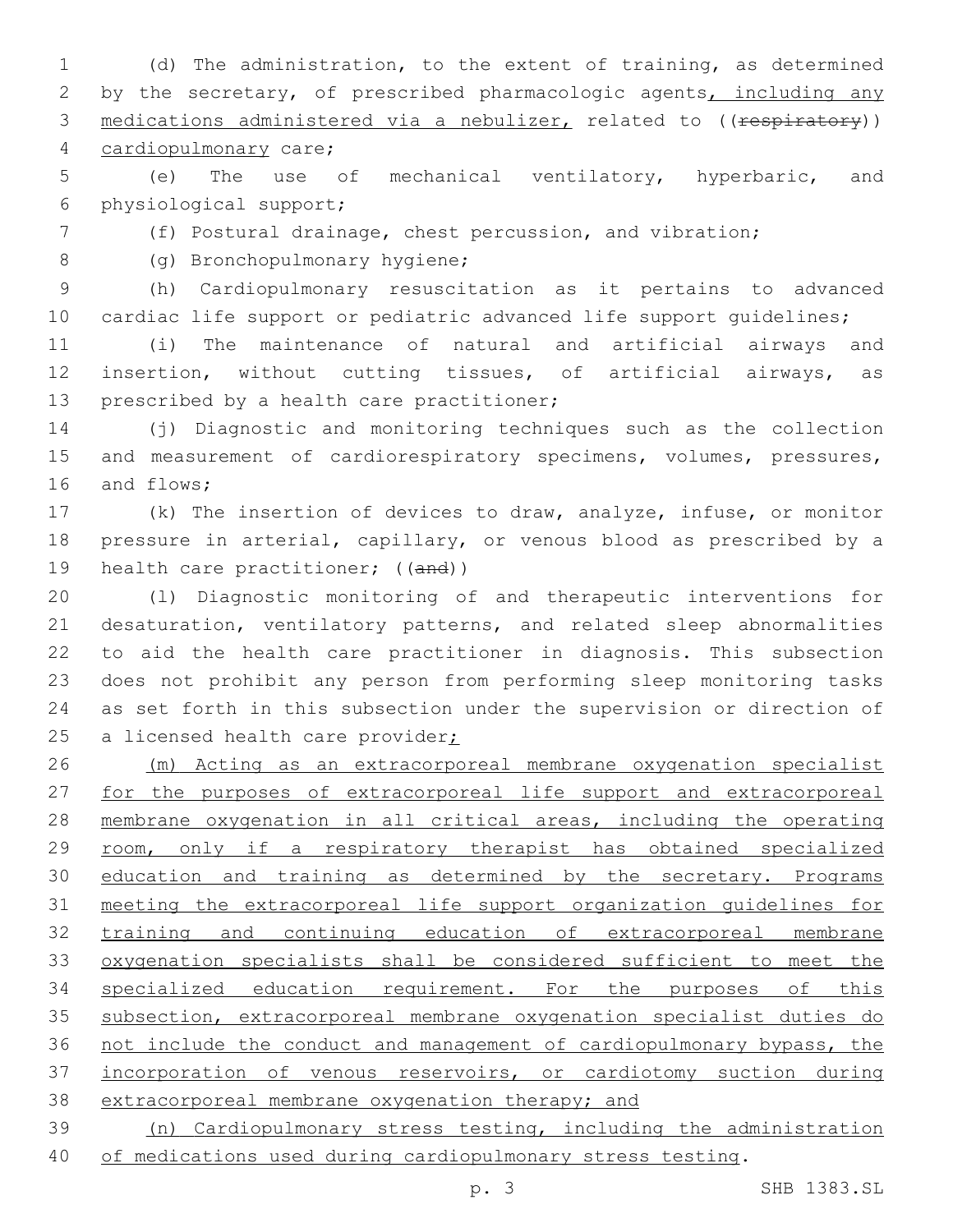(2) Nothing in this chapter prohibits or restricts:

 (a) The practice of a profession by individuals who are licensed under other laws of this state who are performing services within their authorized scope of practice, that may overlap the services 5 provided by respiratory care practitioners;

 (b) The practice of respiratory care by an individual employed by the government of the United States while the individual is engaged in the performance of duties prescribed for him or her by the laws 9 and rules of the United States;

 (c) The practice of respiratory care by a person pursuing a supervised course of study leading to a degree or certificate in respiratory care as a part of an accredited and approved educational program, if the person is designated by a title that clearly indicates his or her status as a student or trainee and limited to the extent of demonstrated proficiency of completed curriculum, and 16 under direct supervision;

 (d) The use of the title "respiratory care practitioner" by registered nurses authorized under chapter 18.79 RCW; or

 (e) The practice without compensation of respiratory care of a 20 family member.

 Nothing in this chapter shall be construed to require that individual or group policies or contracts of an insurance carrier, health care service contractor, or health maintenance organization provide benefits or coverage for services and supplies provided by a 25 person licensed under this chapter.

 **Sec. 4.** RCW 18.89.050 and 2004 c 262 s 13 are each amended to 27 read as follows:

 (1) In addition to any other authority provided by law, the 29 secretary may:

 (a) Adopt rules, in accordance with chapter 34.05 RCW, necessary 31 to implement this chapter;

 (b) Set all license, examination, and renewal fees in accordance 33 with RCW 43.70.250;

 (c) Establish forms and procedures necessary to administer this 35 chapter;

 (d) Issue a license to any applicant who has met the education, training, and examination requirements for licensure;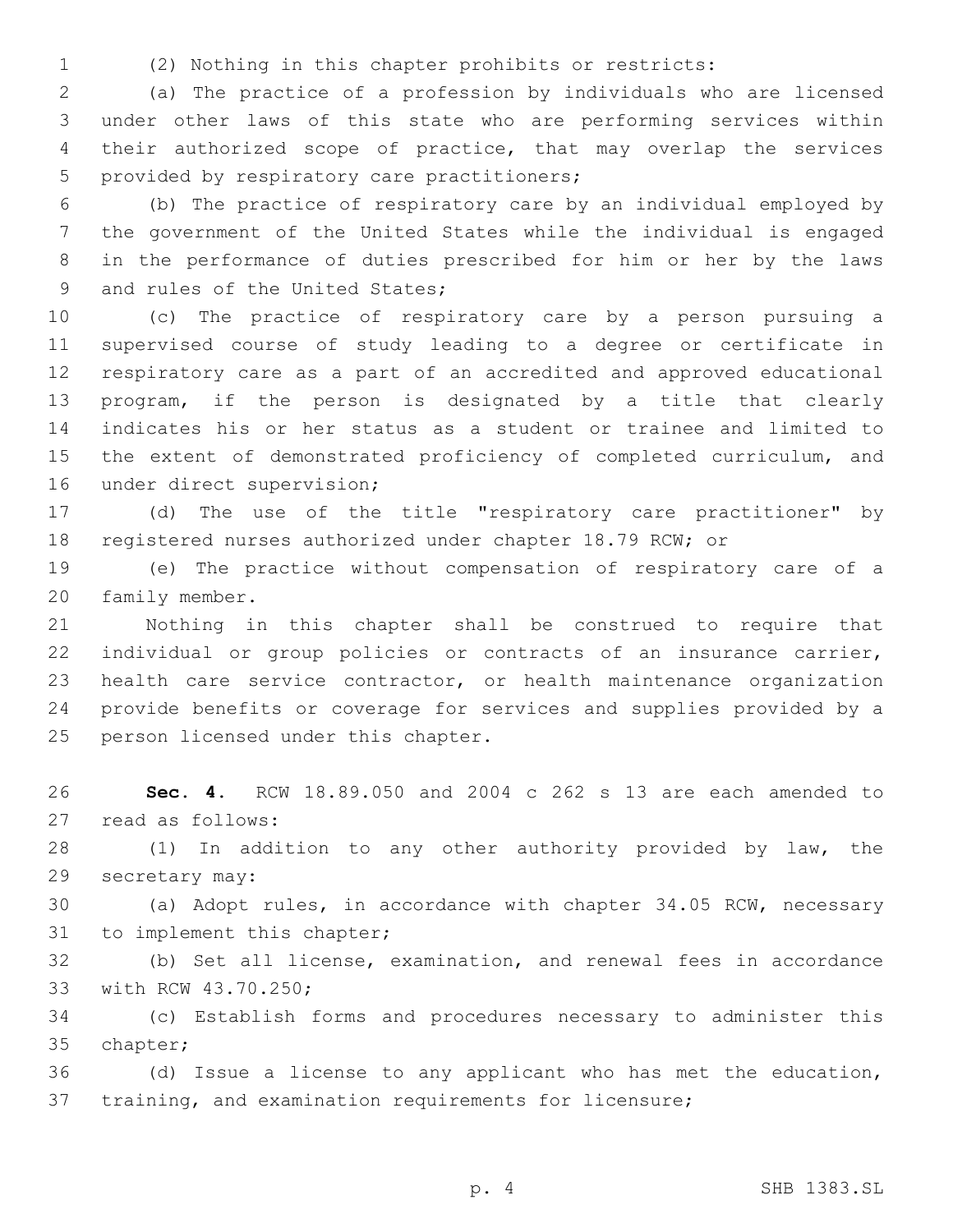(e) Hire clerical, administrative, and investigative staff as needed to implement this chapter and hire individuals licensed under this chapter to serve as examiners for any practical examinations;

 (f) Approve those schools from which graduation will be accepted as proof of an applicant's eligibility to take the licensure examination, specifically requiring that applicants must have 7 completed an accredited respiratory program with at least a two-year 8 curriculum;

 (g) Prepare, grade, and administer, or determine the nature of, and supervise the grading and administration of, examinations for 11 applicants for licensure;

 (h) Determine whether alternative methods of training are equivalent to formal education and establish forms, procedures, and criteria for evaluation of an applicant's alternative training to determine the applicant's eligibility to take the examination;

 (i) Determine which states have legal credentialing requirements equivalent to those of this state and issue licenses to individuals legally credentialed in those states without examination;

 (j) Define and approve any experience requirement for licensure; ((and))

 (k) Appoint members of the profession to serve in an ad hoc advisory capacity to the secretary in carrying out this chapter. The members will serve for designated times and provide advice on matters specifically identified and requested by the secretary. The members shall be compensated in accordance with RCW 43.03.220 and reimbursed 26 for travel expenses under RCW 43.03.040 and 43.03.060; and

 (l) Define training requirements and hospital protocols for 28 respiratory care therapists to administer nitrous oxide.

 (2) The provisions of chapter 18.130 RCW shall govern the issuance and denial of licenses, unlicensed practice, and the disciplining of persons licensed under this chapter. The secretary shall be the disciplining authority under this chapter.

 **Sec. 5.** RCW 18.89.090 and 1997 c 334 s 8 are each amended to 34 read as follows:

 (1) The secretary shall issue a license to any applicant who demonstrates to the secretary's satisfaction that the following 37 requirements have been met: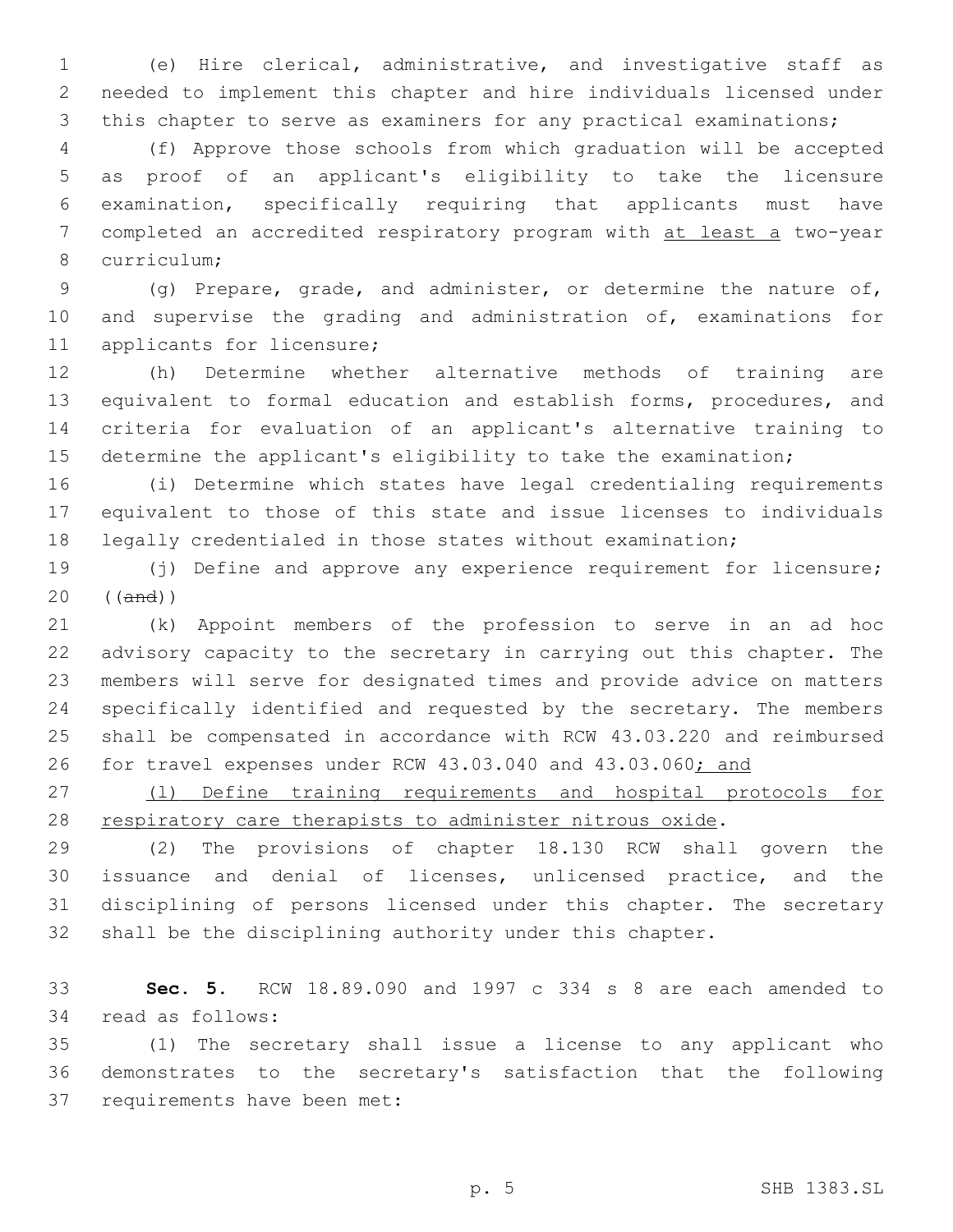1 (a) Graduation from a school approved by the secretary or 2 successful completion of alternate training which meets the criteria 3 established by the secretary;

4 (b) ((Successful)) (i) For licenses issued prior to the effective 5 date of this section, successful completion of an examination 6 administered or approved by the secretary.

7 (ii) For licenses issued on or after the effective date of this 8 section, successful completion of both an examination administered or 9 approved by the secretary and a clinical simulation examination 10 administered or approved by the secretary. The secretary may deem an 11 applicant in compliance with this subsection (1)(b)(ii) if the 12 applicant possesses an active credential in good standing as a 13 registered respiratory therapist issued by a national organization 14 such as the national board for respiratory care, if one of the 15 requirements for the issuance of the credential is passage of the 16 examinations required by this subsection (1)(b)(ii);

17 (c) Successful completion of any experience requirement 18 established by the secretary;

19 (d) Good moral character.

20 In addition, applicants shall be subject to the grounds for 21 denial or issuance of a conditional license under chapter 18.130 RCW.

22 (2) ((A person who meets the qualifications to be admitted to the 23 examination for licensure as a respiratory care practitioner may 24 practice as a respiratory care practitioner under the supervision of 25 a respiratory care practitioner licensed under this chapter between 26 the date of filing an application for licensure and the announcement 27 of the results of the next succeeding examination for licensure if 28 that person applies for and takes the first examination for which he 29 or she is eligible.

 (3) A person certified as a respiratory care practitioner in good standing on July 1, 1998, who applies within one year of July 1, 1998, may be licensed without having completed the two-year curriculum set forth in RCW 18.89.050(1)(f), and without having to retake an examination under subsection (1)(b) of this section.

 $(4)$ )) The secretary shall establish by rule what constitutes 36 adequate proof of meeting the criteria.

37 NEW SECTION. **Sec. 6.** This act takes effect July 1, 2022.

Passed by the House April 12, 2021. Passed by the Senate March 29, 2021.